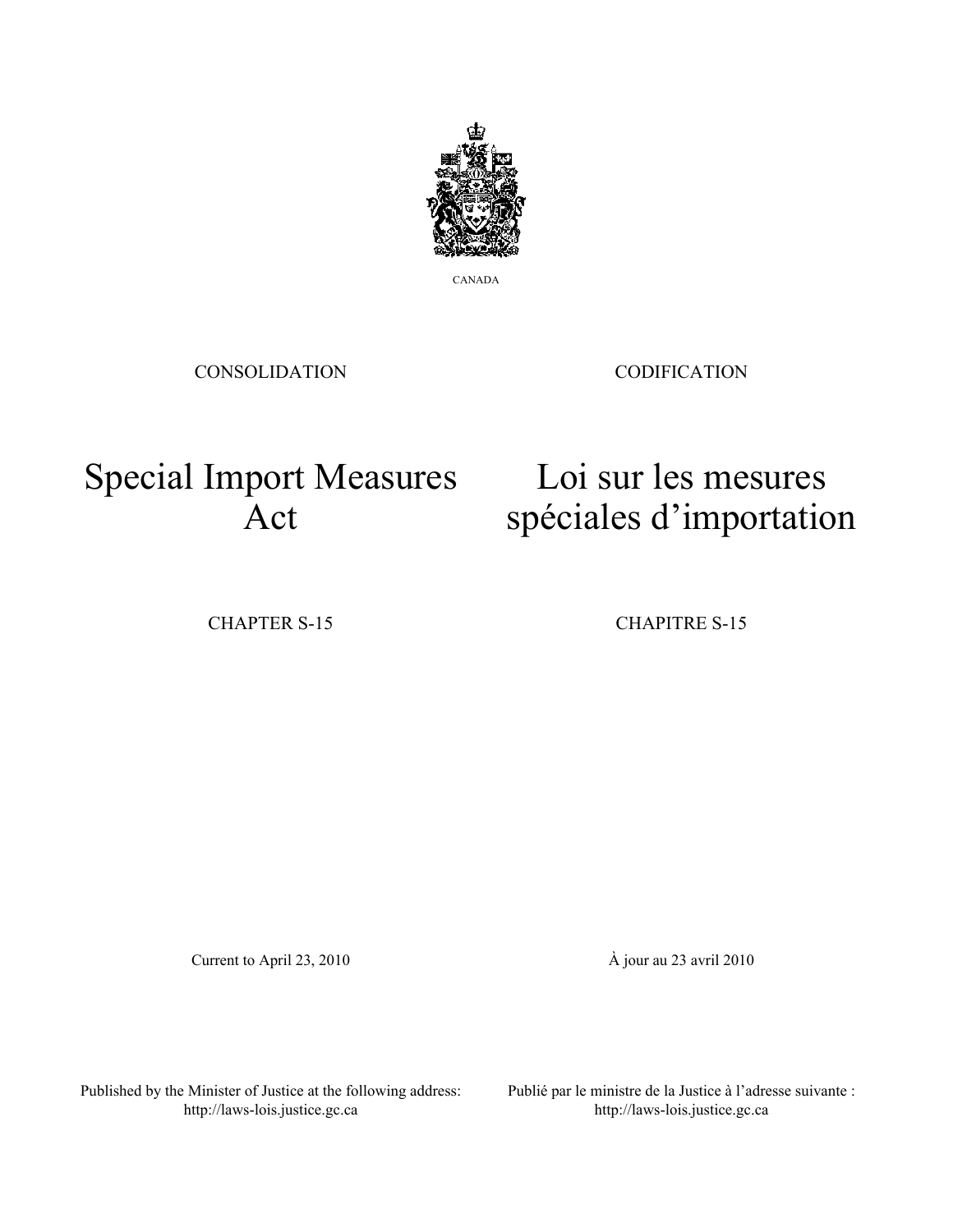goods to which the order or finding applies or in respect of the particular goods, as the case may be, and

(*b*) in any other case, decide, within thirty days after the final disposition of the application, whether or not to recommence the inquiry in respect of the goods to which the order or finding applies or in respect of the particular goods, as the case may be, and, if the Tribunal decides that the inquiry should be recommenced, forthwith recommence the inquiry,

and a new order or finding compatible with the final disposition of the issues raised by or as a result of the application shall be made by the Tribunal with respect to the goods in respect of which the inquiry is recommenced forthwith and, in any event, not later than one hundred and twenty days after

(*c*) where paragraph (*a*) applies, the date on which the order or finding is set aside, and

(*d*) where paragraph (*b*) applies, the date on which the Tribunal decides that the inquiry should be recommenced.

Idem (2) Where an inquiry is recommenced pursuant to subsection (1) with respect to any goods,

> (*a*) the Secretary shall without delay give notice of the recommencement of the inquiry with respect to those goods to every person to whom the Secretary forwarded, under subsection 43(2), a copy of the order or finding with respect to which the application under the *Federal Courts Act* was made; and

> (*b*) the Tribunal shall, for the purpose of making the new order or finding referred to in subsection (1), take any further steps in the inquiry, whether by way of hearing or rehearing any matter, the receipt of additional evidence or otherwise, that it considers necessary or advisable.

R.S., 1985, c. S-15, s. 44; 1988, c. 65, s. 33; 1990, c. 8, s. 71; 2002, c. 8, ss. 170(E), 182.

Initiation of inquiry if imposition of duty not in public interest

**45.** (1) If, as a result of an inquiry referred to in section 42 arising out of the dumping or subsidizing of any goods, the Tribunal makes an order or finding described in any of sections 3 to 6 with respect to those goods, the Tribunal shall, on its own initiative or on the request of *a*) si l'affaire lui est renvoyée pour décision, rouvre sans délai l'enquête tenue sur les marchandises ou la partie en cause;

*b*) dans les autres cas, décide, dans les trente jours suivant le jugement définitif sur la demande, si l'enquête devrait être rouverte et, le cas échéant, rouvre l'enquête sans délai.

Il rend aussitôt une nouvelle ordonnance ou de nouvelles conclusions compatibles avec le jugement définitif sur la demande mais, au plus tard, cent vingt jours suivant :

*c*) en cas d'application de l'alinéa *a*), la date de l'annulation;

*d*) en cas d'application de l'alinéa *b*), la date où il décide de rouvrir l'enquête.

(2) En cas de réouverture d'enquête aux termes du paragraphe (1) : Idem

*a*) le secrétaire donne sans délai avis de la réouverture à toute personne à qui il a envoyé une copie de l'ordonnance ou des conclusions en cause en application du paragraphe 43(2);

*b*) le Tribunal prend les mesures qu'il considère souhaitables pour rendre la nouvelle ordonnance ou les nouvelles conclusions, notamment par audition, nouvelle audition ou réception de nouveaux éléments de preuve.

L.R. (1985), ch. S-15, art. 44; 1988, ch. 65, art. 33; 1990, ch. 8, art. 71; 2002, ch. 8, art. 170(A) et 182.

**45.** (1) Dans les cas où, à l'issue d'une enquête menée en vertu de l'article 42, il rend l'ordonnance ou les conclusions visées aux articles 3 à 6, le Tribunal, de sa propre initiative ou sur demande présentée par toute personne intéressée selon les modalités — de temps et autres

Intérêt public en cause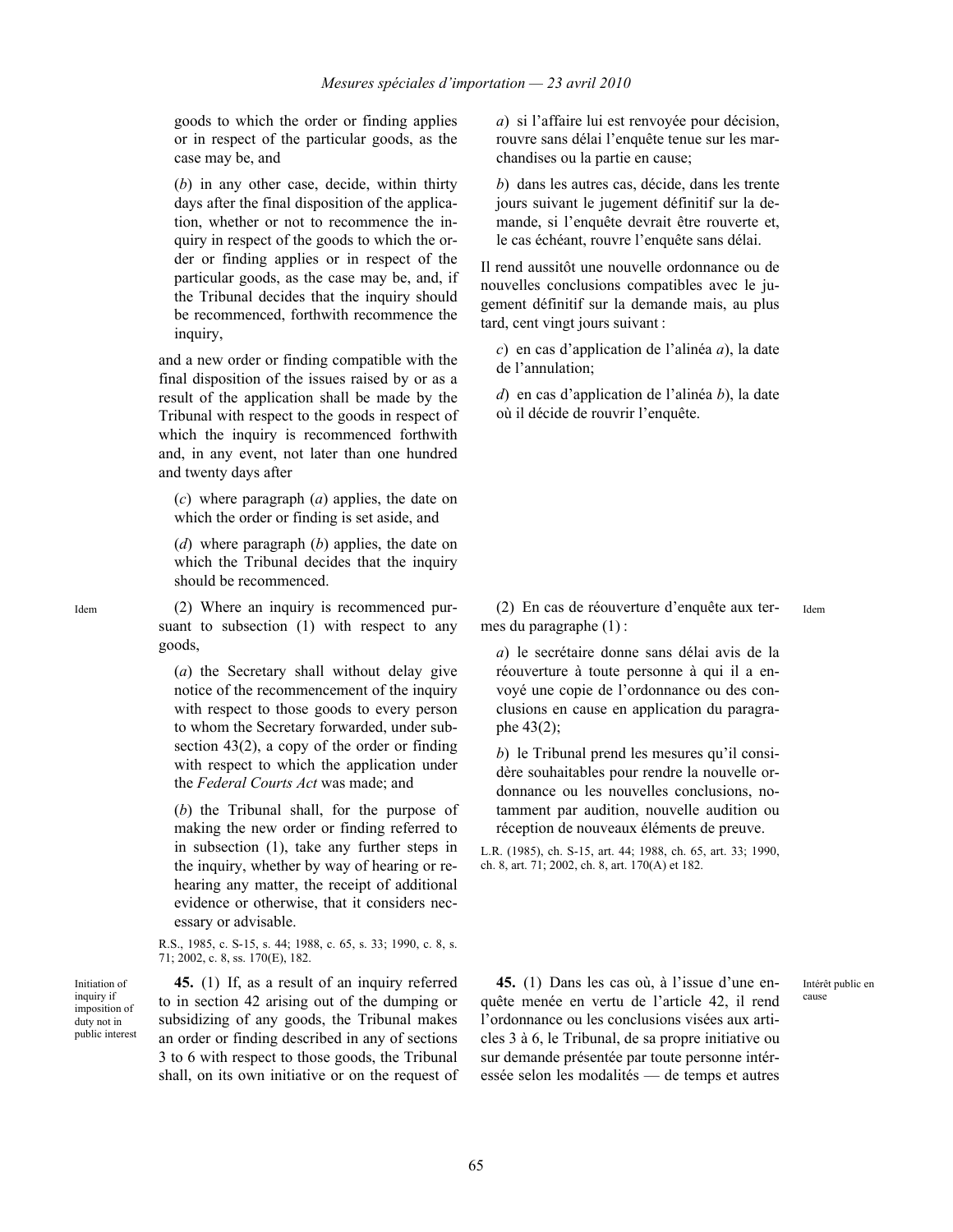an interested person that is made within the prescribed period and in the prescribed manner, initiate a public interest inquiry if the Tribunal is of the opinion that there are reasonable grounds to consider that the imposition of an anti-dumping or countervailing duty, or the imposition of such a duty in the full amount provided for by any of those sections, in respect of the goods would not or might not be in the public interest.

Publication of notice

(2) The Secretary shall publish in the *Canada Gazette* notice of a decision to initiate a public interest inquiry.

Consideration of prescribed factors

(3) In a public interest inquiry, the Tribunal shall take into account any factors, including prescribed factors, that it considers relevant.

Report (4) If, as a result of a public interest inquiry, the Tribunal is of the opinion that the imposition of an anti-dumping or countervailing duty, or the imposition of such a duty in the full amount provided for by any of sections 3 to 6, in respect of the goods would not or might not be in the public interest, the Tribunal shall without delay

> (*a*) report to the Minister of Finance that it is of that opinion and provide that Minister with a statement of the facts and reasons that caused it to be of that opinion; and

> (*b*) cause notice of the report to be published in the *Canada Gazette*.

Details in report (5) If the Tribunal is of the opinion that the imposition of an anti-dumping or countervailing duty in the full amount would not or might not be in the public interest, the Tribunal shall, in the report referred to in paragraph  $(4)(a)$ , specify either

> (*a*) a level of reduction in the anti-dumping or countervailing duty provided for in any of sections 3 to 6; or

> (*b*) a price or prices that are adequate to eliminate injury, retardation or the threat of injury to the domestic industry.

Persons interested may make representations

(6) If a person interested in a public interest inquiry makes a request to the Tribunal within the prescribed period and in the prescribed manner for an opportunity to make representations to the Tribunal on the question whether the Tribunal should make a report under paragraph  $(4)(a)$  with respect to any goods in re— réglementaires, ouvre une enquête d'intérêt public s'il est d'avis, en se fondant sur des motifs raisonnables, que l'assujettissement des marchandises en cause à des droits antidumping ou compensateurs ou au plein montant des droits prévus à ces articles serait ou pourrait être contraire à l'intérêt public.

(2) Le cas échéant, le secrétaire fait publier dans la *Gazette du Canada* un avis de la décision d'ouvrir l'enquête.

(3) Dans le cadre de l'enquête, le Tribunal tient compte de tout facteur qu'il juge pertinent, y compris les facteurs réglementaires.

(4) Si, à l'issue de l'enquête, il est d'avis que l'assujettissement des marchandises en cause à des droits antidumping ou compensateurs ou au plein montant des droits prévus aux articles 3 à 6 serait ou pourrait être contraire à l'intérêt public, le Tribunal doit sans délai :

*a*) transmettre au ministre des Finances un rapport énonçant que tel est son avis, ainsi que les faits et motifs à l'appui;

*b*) faire publier un avis du rapport dans la *Gazette du Canada*.

(5) Dans le rapport, le Tribunal indique soit le niveau de réduction des droits antidumping ou compensateurs prévus aux articles 3 à 6, soit un prix de nature à empêcher un dommage, un retard ou une menace de dommage à la branche de production nationale.

Détails du rapport

(6) Le Tribunal donne à toute personne intéressée qui en fait la demande selon les modalités — de temps et autres — réglementaires, la possibilité de lui présenter des observations oralement ou par écrit, ou des deux façons, suivant ce qu'il décide pour l'enquête prévue au

Droit de présenter des .<br>observations

66

Avis

Facteurs réglementaires

Rapport